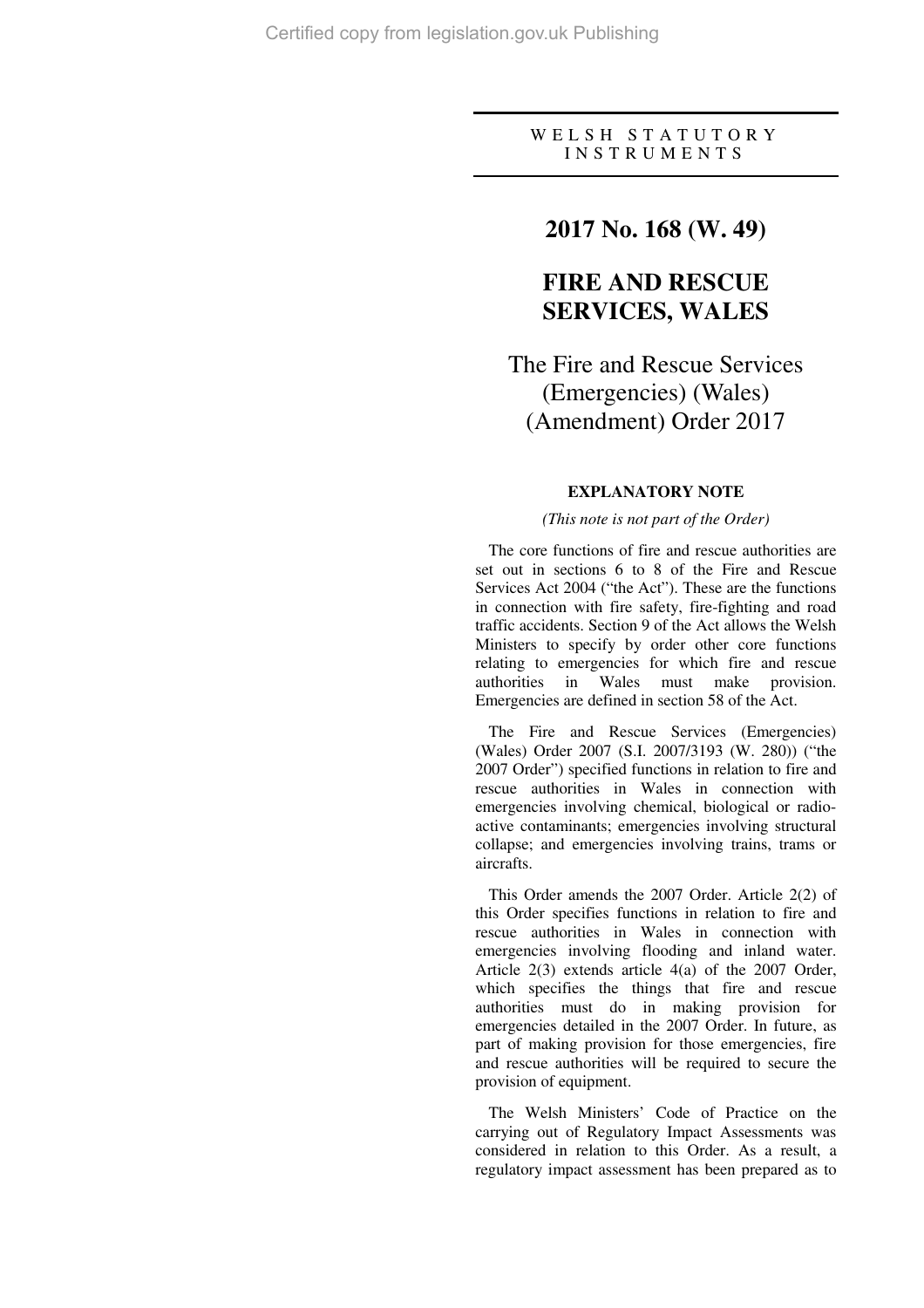the likely costs and benefits of complying with this Order. A copy can be obtained from the Fire Services Branch, Welsh Government, Rhydycar, Merthyr Tydfil, CF48 1UZ or by calling 0300 0628226.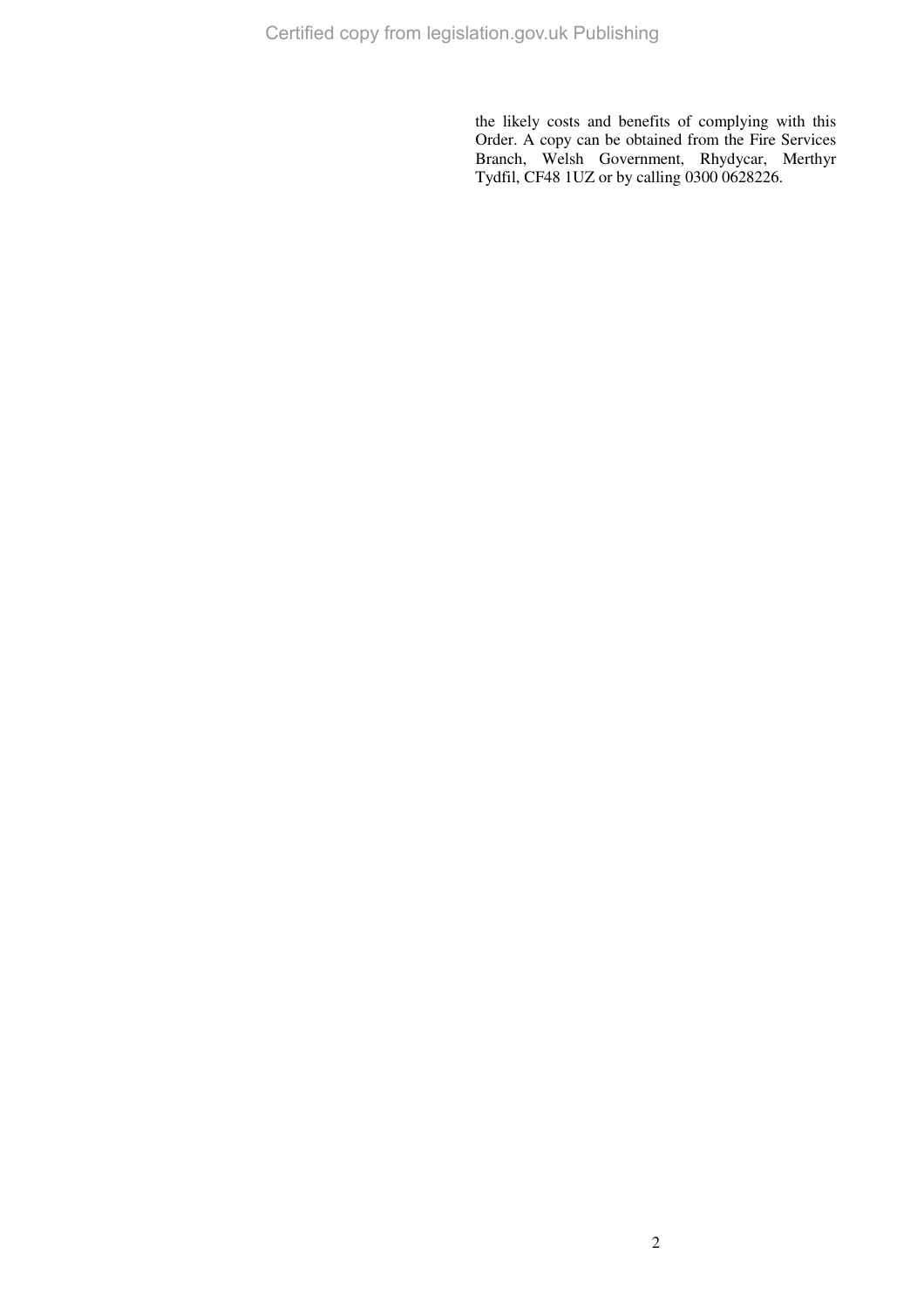### W E L S H S T A T U T O R Y I N S T R U M E N T S

### **2017 No. 168 (W. 49)**

## **FIRE AND RESCUE SERVICES, WALES**

# The Fire and Rescue Services (Emergencies) (Wales) (Amendment) Order 2017

*Made 15 February 2017* 

*Laid before the National Assembly for Wales 20 February 2017* 

*Coming into force 1 April 2017* 

The Welsh Ministers, in exercise of the powers conferred by sections 9 and 62 of the Fire and Rescue Services Act 2004(**1**) on the National Assembly for Wales and now vested in them(**2**), and having consulted such persons as they consider appropriate in accordance with section 9(5) of that Act, make the following Order:

### **Title, commencement and application**

**1.**—(1) The title of this Order is the Fire and Rescue Services (Emergencies) (Wales) (Amendment) Order 2017.

(2) This Order comes into force on 1 April 2017.

(3) This Order applies in relation to fire and rescue authorities in Wales.

#### **Amendment of Order**

**2.**—(1) The Fire and Rescue Services (Emergencies) (Wales) Order 2007(**3**) is amended as follows.

(2) After article 3 insert—

 $\overline{a}$ (**1**) 2004 c. 21.<br>(**2**) The power

The power of the Secretary of State under section 9 was, in relation to Wales exercisable by the National Assembly for Wales by virtue of section 62. That power is now vested in the Welsh Ministers by paragraph 30 of Schedule 11 to the Government of Wales Act 2006 (c. 32).

<sup>(</sup>**3**) S.I. 2007/3193 (W. 280).